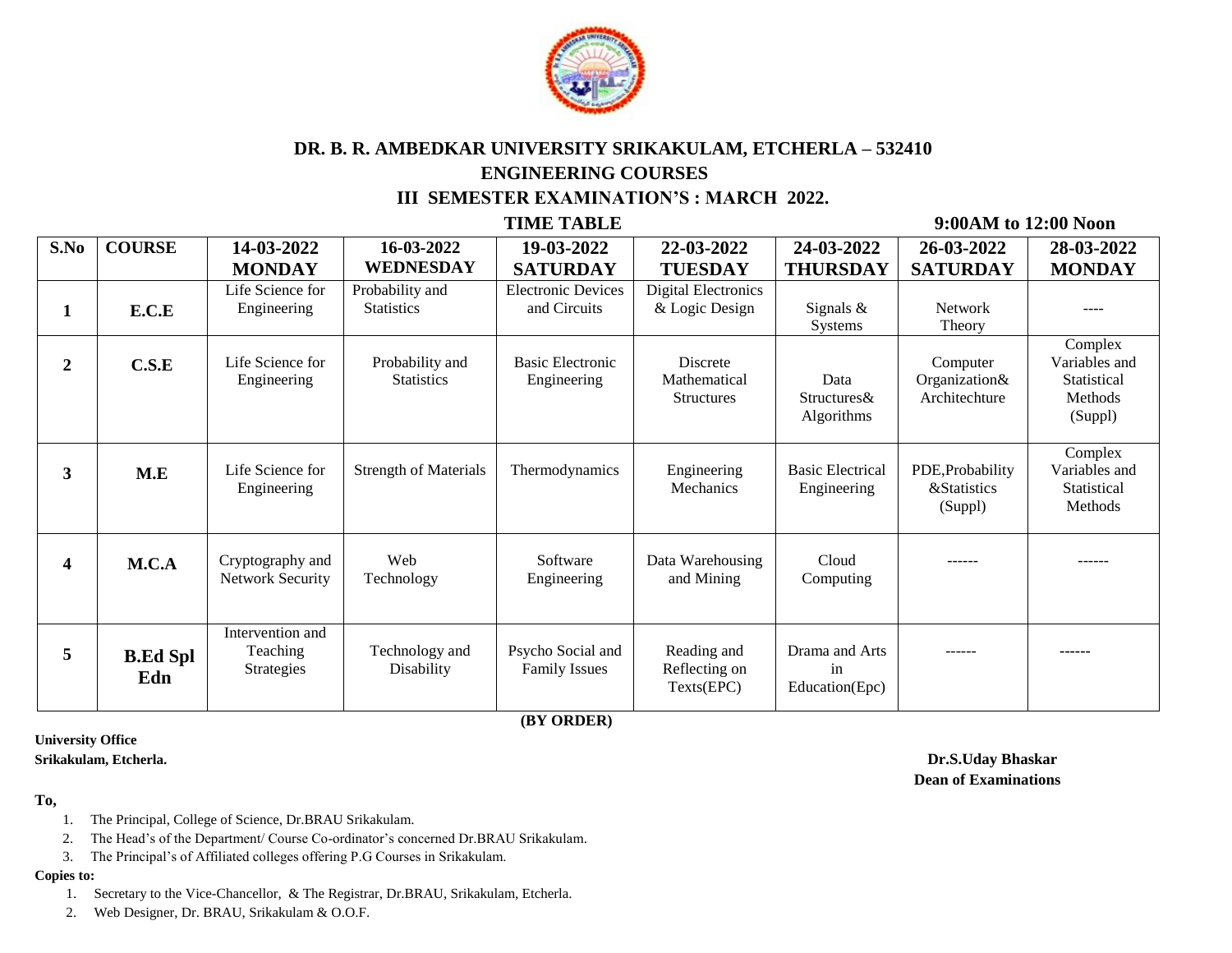

# **DR. B. R. AMBEDKAR UNIVERSITY SRIKAKULAM, ETCHERLA – 532410 ENGINEERING COURSES V SEMESTER EXAMINATION'S : MARCH 2022.**

### **TIME TABLE 2:00PM to 5:00 PM S.No COURSE 14-03-2022 MONDAY 16-03-2022 WEDNESDAY 19-03-2022 SATURDAY 22-03-2022 TUESDAY 24-03-2022 THURSDAY 26-03-2022 SATURDAY** 1 **E.C.E** Computer Organisation and Architecture. Digital Communication. Antennas and wave Propagation. Linear Integrated circuits & applications Random Variables and stochastic Processes ------ 2 **C.S.E** Computer Graphics Design and Analysis of Algorithms **Computer Networks** Web Technologies Formal Languages & Automate Theory Machine Learning. 3 **M.E** CAD/CAM Automobile Engineering Manufacturing Technology Kinematics of Machinery Design of Machine Elements Manageral Economics and Financial Analysis. 4 **M.C.A** Digital and Imaging Processing Data Analytics | Cyber Security and Forensics Internet of Things Python Programming | \_\_\_\_\_\_

 **(BY ORDER)**

# **University Office**

### **To,**

- 1. The Principal, College of Science, Dr.BRAU Srikakulam.
- 2. The Head's of the Department/ Course Co-ordinator's concerned Dr.BRAU Srikakulam
- The Principal's of Affiliated colleges offering P.G Courses in Srikakulam.

### **Copies to:**

- 1. Secretary to the Vice-Chancellor & PA to the Registrar, Dr.BRAU, Srikakulam, Etcherla.
- 2. Web Designer, Dr. BRAU, Srikakulam.
- 3. O.O.F

 **Srikakulam, Dr.S.Uday Bhaskar Dean of Examinations**